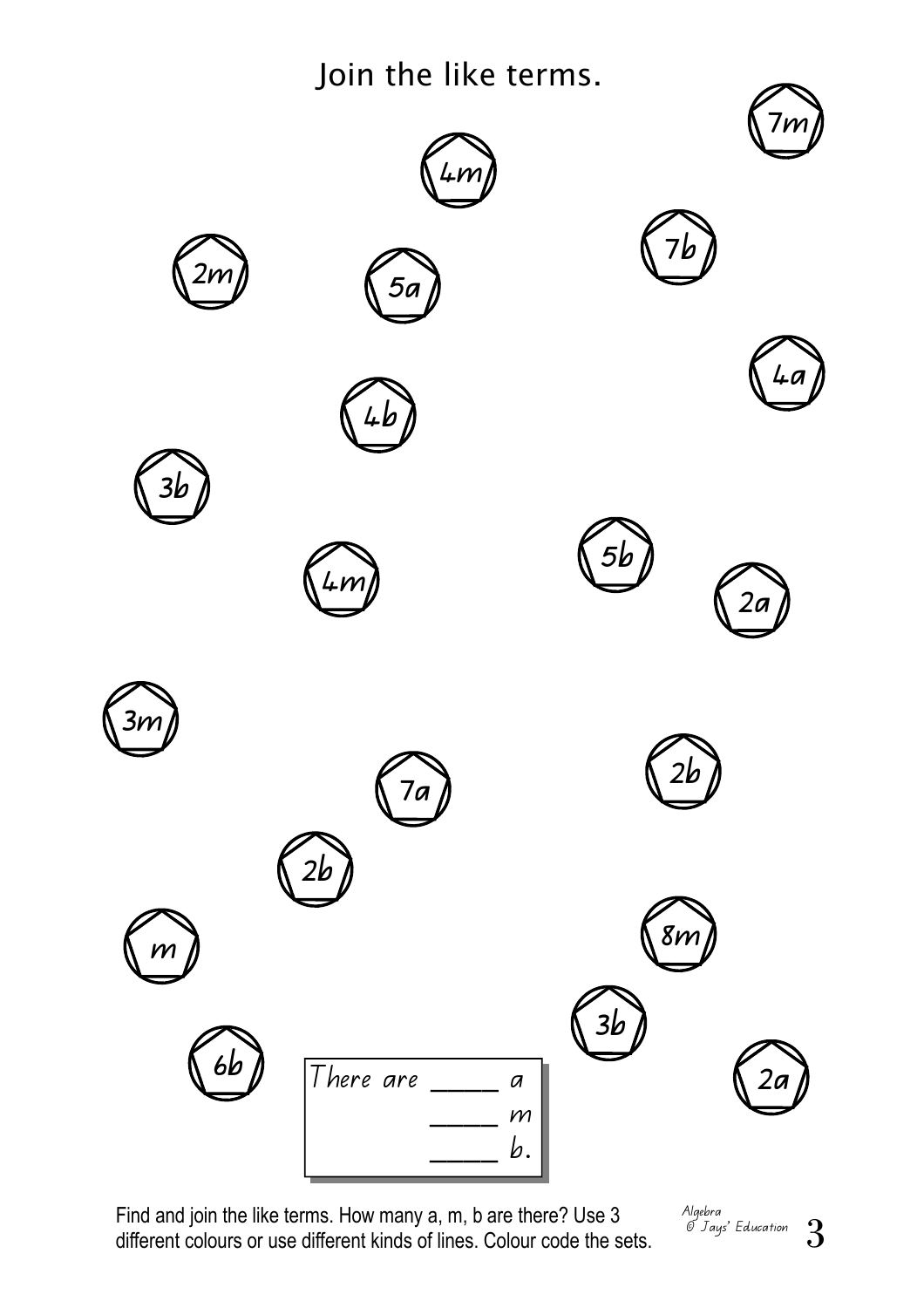Simplify by collecting like terms.

|                         | 6p<br>5α                  |           |           |  |
|-------------------------|---------------------------|-----------|-----------|--|
| J.                      | $(2a + 3a) + (3p + 3p) =$ | $5a + 6p$ | $7p + 5s$ |  |
| $\boldsymbol{2}$        | $4p + 3p + 3s + 2s =$     |           | 6s + 6a   |  |
| $\overline{\mathbf{3}}$ | $3s + 2s + 2a + 3a =$     |           | 6a + 5p   |  |
| 4                       | $2a + 3a + 3p + 4p =$     |           | $5a + 7p$ |  |
| 5                       | $3p + 2p + 2s + 2s =$     |           | 5a + 6p   |  |
| $\bullet$               | $4s + 2s + 3a + 3a =$     |           | 9p + 6a   |  |
| 7                       | $4p + 2p + 2a + 3a =$     |           | $5p + 4s$ |  |
| 8                       | $4a + 2a + 2p + 3p =$     |           | $5s + 5a$ |  |
| 9                       | $4p + 4p + 2s + 3s =$     |           | 6p + 7a   |  |
| 10                      | $7p + 2p + 2s + 2s =$     |           | 6p + 5a   |  |
| N                       | $4p + 2p + 2a + 5a =$     |           | $9p + 4s$ |  |
| 12                      | $7p + 2p + 3a + 3a =$     |           | $8p + 5s$ |  |
|                         |                           |           |           |  |

|                  | 5p<br>Зm                        |
|------------------|---------------------------------|
| 1                | $(4p + p) + (2m + m) = 5p + 3m$ |
| $\boldsymbol{2}$ | $3k + k + 3n + n =$             |
| 3                | 5b + b + 2r + r =               |
| 4                | $7v + v + 5s + s =$             |
| 5                | 8a + a + 6c + c =               |
| 6                | $9e + e + 5d + d =$             |
| 7                | $4f + f + 4g + g =$             |
| 8                | $6h + h + 5w + w =$             |
| 9                | $5g + g + 6x + x =$             |
| 10               | $6y + y + 2j + j =$             |
| 11               | $5e + e + 7u + u =$             |
| 12               | $2b + b + 7e + e =$             |



Algebra © Jays' Education

 $10$  Algebra Put the like terms in brackets,<br>write and check the answers. write and check the answers.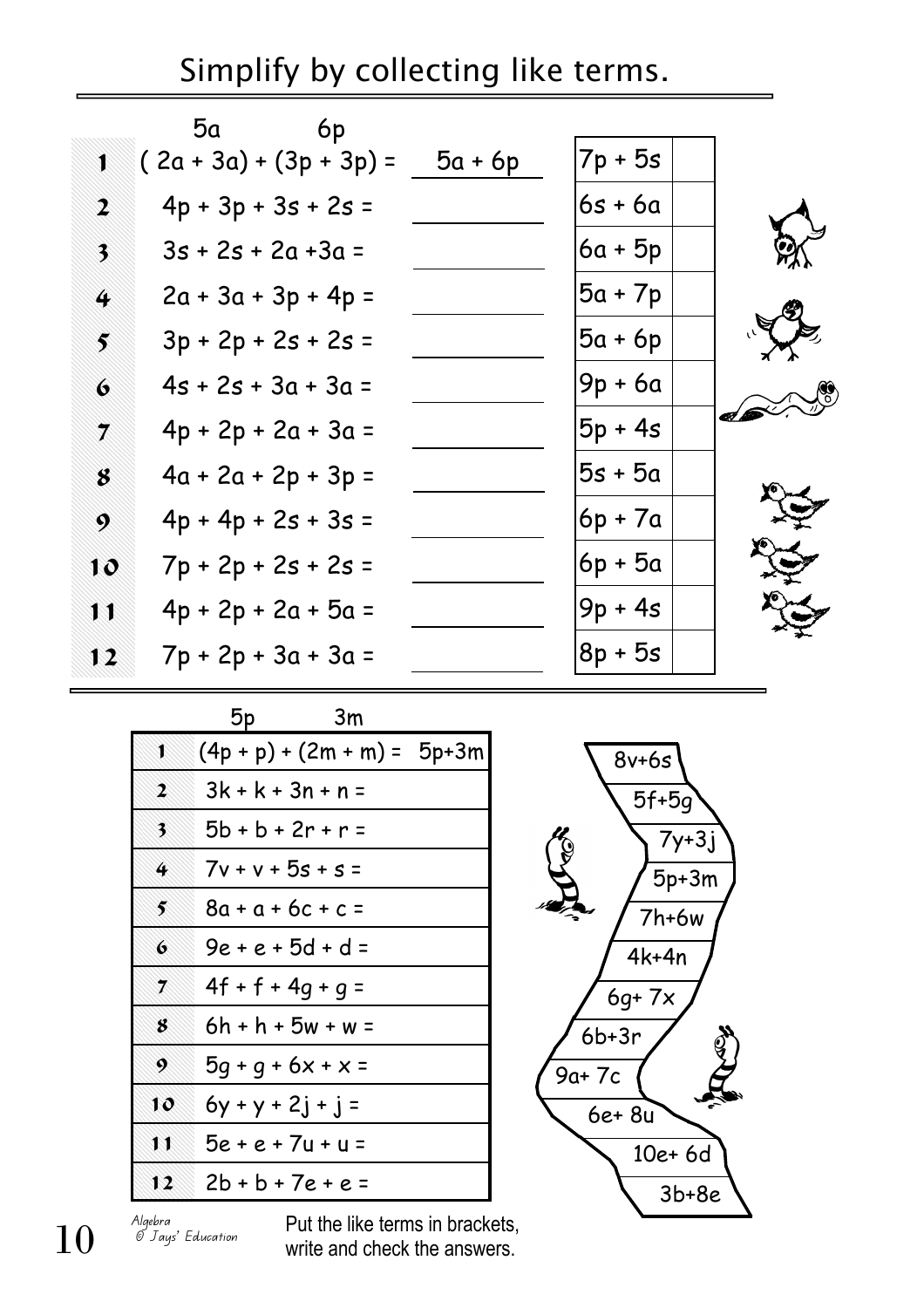

Collect like terms, and simplify the expressions. Find and tick the surfaction answers. The + or - signs belong to the term following the signes. The stake of  $19$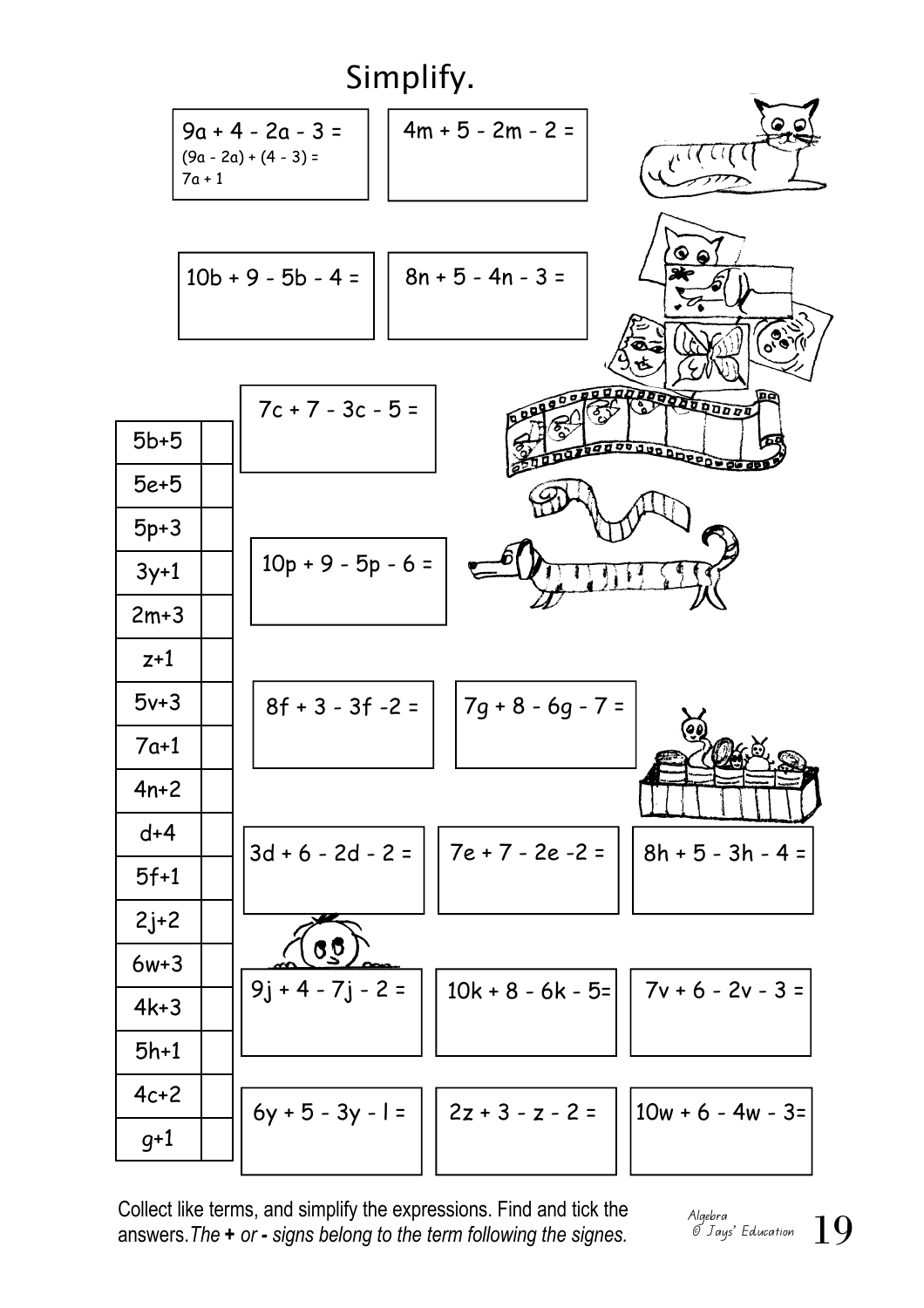

Algebra © Jays' Education

 $26 \int_{\frac{\text{Algebra}}{\text{g}J_{\text{avg}}}$  Substitute (replace) the pronumerals with the given numbers and find the values of each term. the values of each term.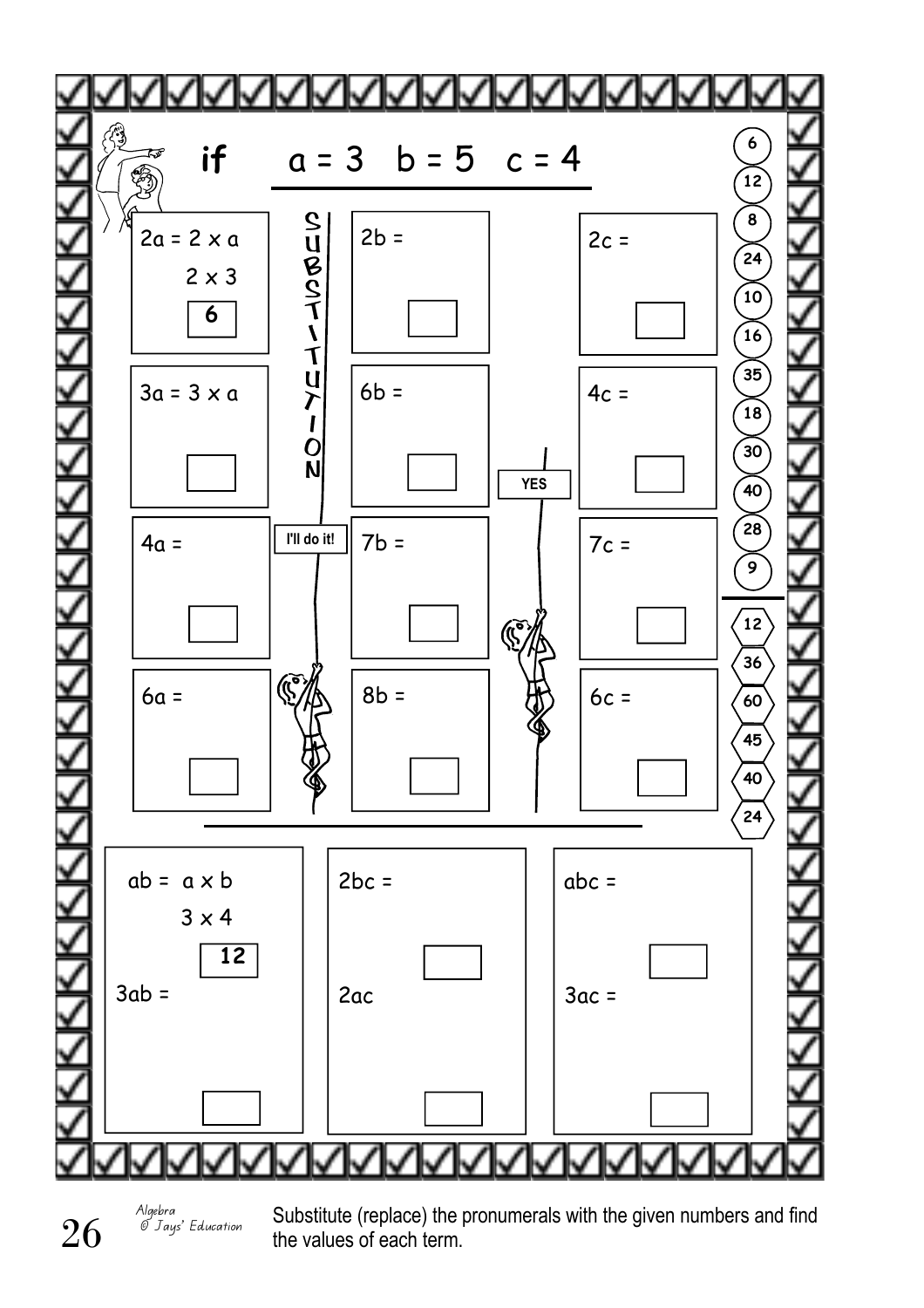| $\boldsymbol{\mathsf{x}}$ | $\mathbf{2}$ | 3         | 4 | 5 | 6 |
|---------------------------|--------------|-----------|---|---|---|
| 2a                        | 4a           | <b>6a</b> |   |   |   |
| 3m                        |              |           |   |   |   |
| 4b                        |              |           |   |   |   |

| $\boldsymbol{\mathsf{x}}$ | $\alpha$ | $\mathbf b$ | $\mathbf c$ | $\mathbf d$ | e |
|---------------------------|----------|-------------|-------------|-------------|---|
| 2a                        | $2a^2$   | 2ab         |             |             |   |
| $\mathbf b$               |          |             |             |             |   |
| 3c                        |          |             |             |             |   |
| $\mathbf d$               |          |             |             |             |   |
| $\boldsymbol{e}$          |          |             |             |             |   |

| $\boldsymbol{\mathsf{x}}$ | 2m | 3n | 4p | 5r |
|---------------------------|----|----|----|----|
| m                         |    |    |    |    |
| $\boldsymbol{n}$          |    |    |    |    |
| p                         |    |    |    |    |
| r                         |    |    |    |    |







Complete the tables. Check the answers on the next page. REMINDER: the formulae  $a \times a = a^2$ ,  $2a \times a = 2a^2$ .

31 Algebra © Jays' Education